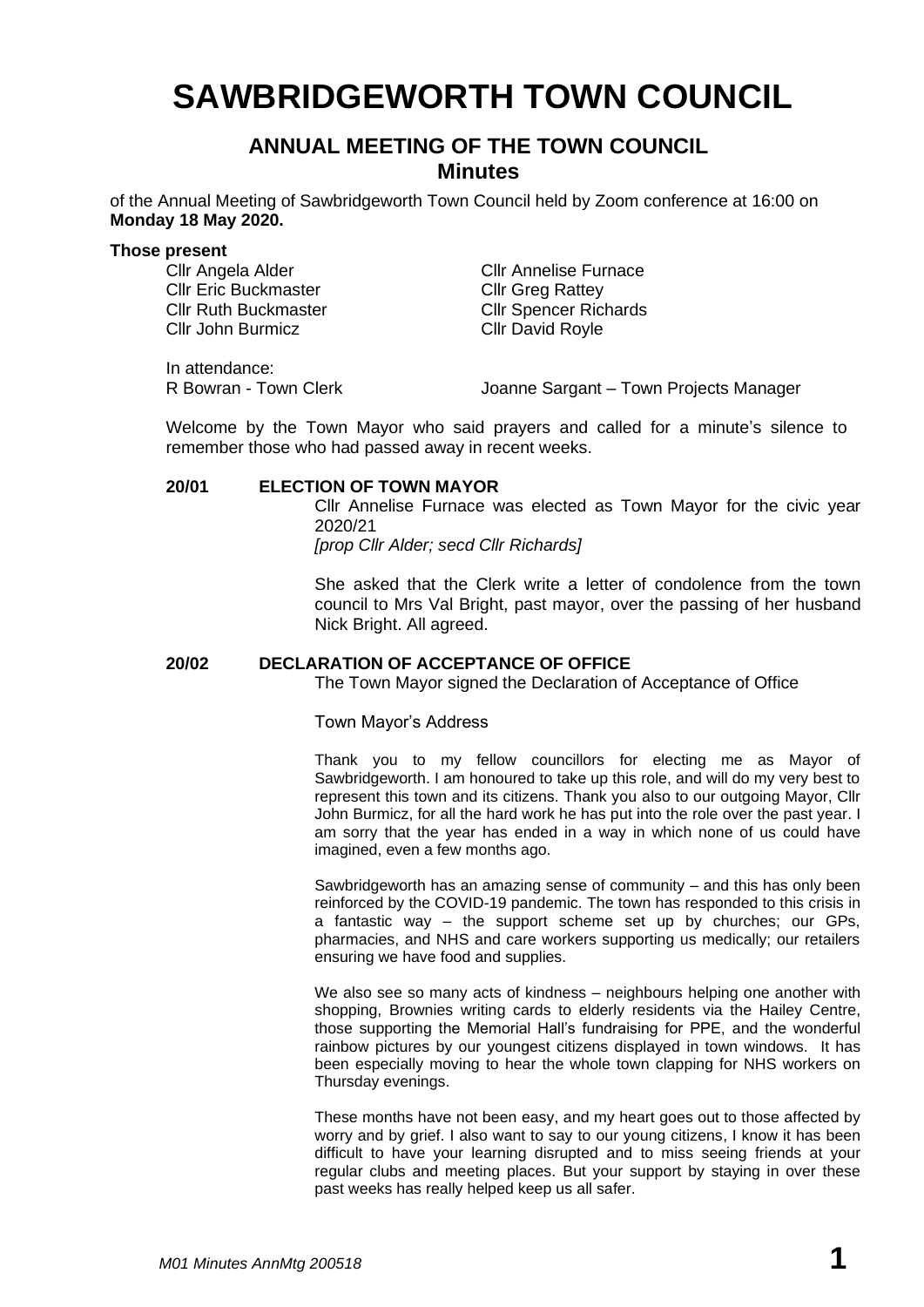For these reasons I have chosen as this year's Mayor to raise funds for two charities– the 1st Sawbridgeworth Scouts, which play such an important part in many children's lives, and the Herts & Essex Air Ambulance in recognition of its critical work as one of our emergency services.

My theme for the year is building bridges – between generations, communities and countries – one thing the COVID-19 pandemic has taught me is just how connected we all are.

Beyond this crisis there will be challenges and opportunities for Sawbridgeworth as our town adapts to the new normal, and expands. We must work for a vibrant high street, to have new housing developments enhance infrastructure for all of us; and to promote sustainable and healthier ways of living.

While we as a town council cannot control all these outcomes, we will strive to influence and realise them. I thank councillors and our officers for their dedication to these initiatives. This includes plans for a mid-week market, support for events such as the schools' Travel Challenge, our own council ecoaudit, and of course pushing to ensure that new housing brings the best outcomes possible.

We need to ensure Sawbridgeworth continues to be a warm, welcoming and inclusive community, and I look forward to the day when we can all gather together again to enjoy our fantastic town events.

Thank you for your support. I look forward to working with my fellow councillors, council officers and residents of all ages to contribute all that I can to Sawbridgeworth over the coming year.

#### **20/03 APOLOGIES FOR ABSENCE**

Apologies received from Cllr Patel – business commitment and Cllr Chester – mistaken time of meeting. Cllr Coysten and Cllr Gray were absent.

#### **20/04 THE RETIRING MAYOR**

To receive a valedictory address from the retiring Mayor, Cllr Dr John Stefan Burmicz, who was presented with his past mayor's medallion.

Today I hand over the Chains of Office to a new Mayor. The last year has been an interesting one in that a substantial part of it was shut down in Civic activity terms due to the current Pandemic.

There is an old Chinese curse which goes: "May you live in interesting times". Well, we have certainly fulfilled that qualification in good measure.

On the plus side however, I have met some wonderful people and as Jonathan Kay (Chair of EHDC) has often said, the class of 2019/2020 has been an exceptional one. Other members of the "chain gang" have been really supportive, as I have been of them, in their efforts to raise money for various charitable causes; these Mayors were from Hertfordshire, Essex and even Kent.

In handing over the chain of office I would bring to the fore that we are in a serious situation here in Sawbridgeworth. We have a huge number of houses to be built in this area and this situation needs constant supervision. Attention to build quality and infrastructure will be vital. My views on this situation are already in print and do not need to be amplified.

The other issue is the state of the Town. We live in a wonderful town in an even finer Country and we should be proud of that. In the Doomsday book, Sawbridgeworth was deemed to be the richest village in the country. We need to ensure that we are able to preserve the vibrancy of our town and for that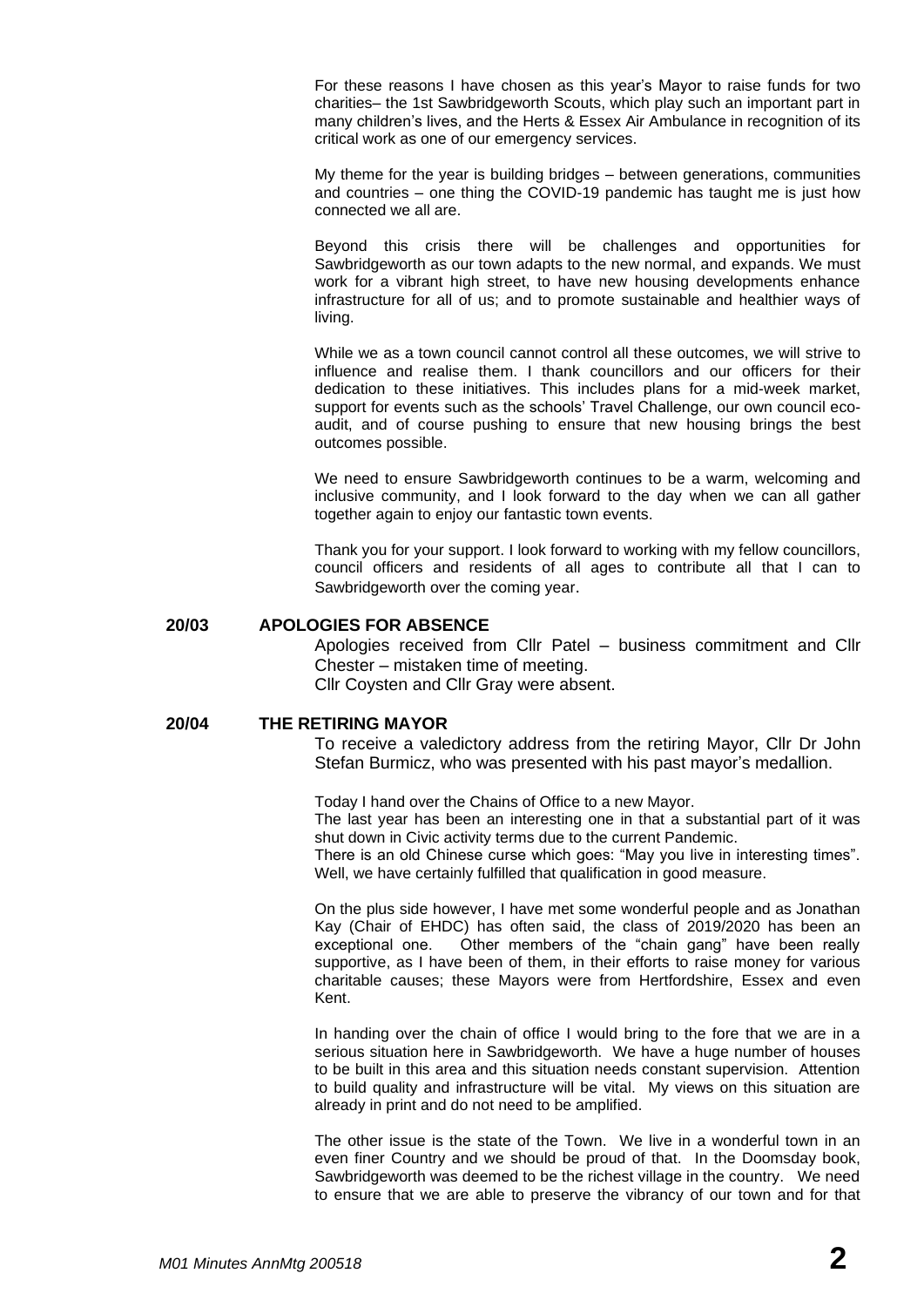Madam Mayor Elect this means that you have to be seen, be seen to be seen and to be at the ready for the struggle which is ahead of us all. There are other Towns in East Herts apart from Bishops Stortford, Hertford and Ware. The appropriate authorities need to be made aware of this. The Sword of Damocles that hangs above us by a slender thread will take no prisoners. The Town Centre is basically bereft of visitors, which is as it should be under the current rules and advice. Once the new "normality" returns, we need to be in a position to get the Town back on its feet, otherwise people will go elsewhere and the Town will fade from vision. Remember, we will have at some stage, an influx of people from without who will occupy the new residences planned for this area. We need to be ready for this.

As a final point, I would like to thank the Clerk (basically our CEO) and our Operations Manager for their help, support and ever-present advice which has been precious. The same goes for our other wonderful staff here at the STC; the ladies in the Office, the drivers of our local buses and the grounds-men who keep our Town looking trim. I would also like to mention the Police and the great relationship that we have developed over the last year. May that continue to be a highlight in the future, for without Law and Order, we have only chaos.

Last in this list is my ever-present wife, the Lady Mayoress who has supported me in not only this adventure but on the constant rounds of other executive activities with which I am involved, namely the RAF, the Polish Airmen's Association and the Polish Officer's Club in London to mention a few.

So, without any further ado, I would like to hand over digitally, the chains of office to Cllr Annelise Furnace and wish you luck in your endeavours in looking after our wonderful Town.

#### **20/05 DECLARATIONS OF PECUNIARY INTEREST**

There were no declarations of Pecuniary Interests.

#### **20/06 ELECTION OF DEPUTY TOWN MAYOR**

Cllr Greg Rattey was elected as Deputy Town Mayor for the civic year 2020/21

*[prop Cllr Alder; secd Cllr Burmicz]*

#### **20/07 PUBLIC FORUM**

There were no questions from members of the public, submitted to the Clerk prior to the meeting, on matters within the remit of the Town **Council** 

#### **20/08 MINUTES**

*Resolved:* To approve as a correct record the minutes of the Council Meeting held on 27 April 2020 (2019 M09) *[prop Cllr R Buckmaster; secd Cllr Burmicz]*

There were no matters arising from these Minutes and not dealt with elsewhere on this Agenda.

#### **20/09 MAYOR'S CORRESPONDENCE/COMMUNICATIONS**

To receive new Mayor's appointments and communications There was none to consider

#### **20/10 REPRESENTATIVES REPORTS**

*Received and noted:* Representatives reports from:

- County Councillor E Buckmaster who added;
	- o Congratulations to the mayor and deputy mayor
	- o He issues regular reports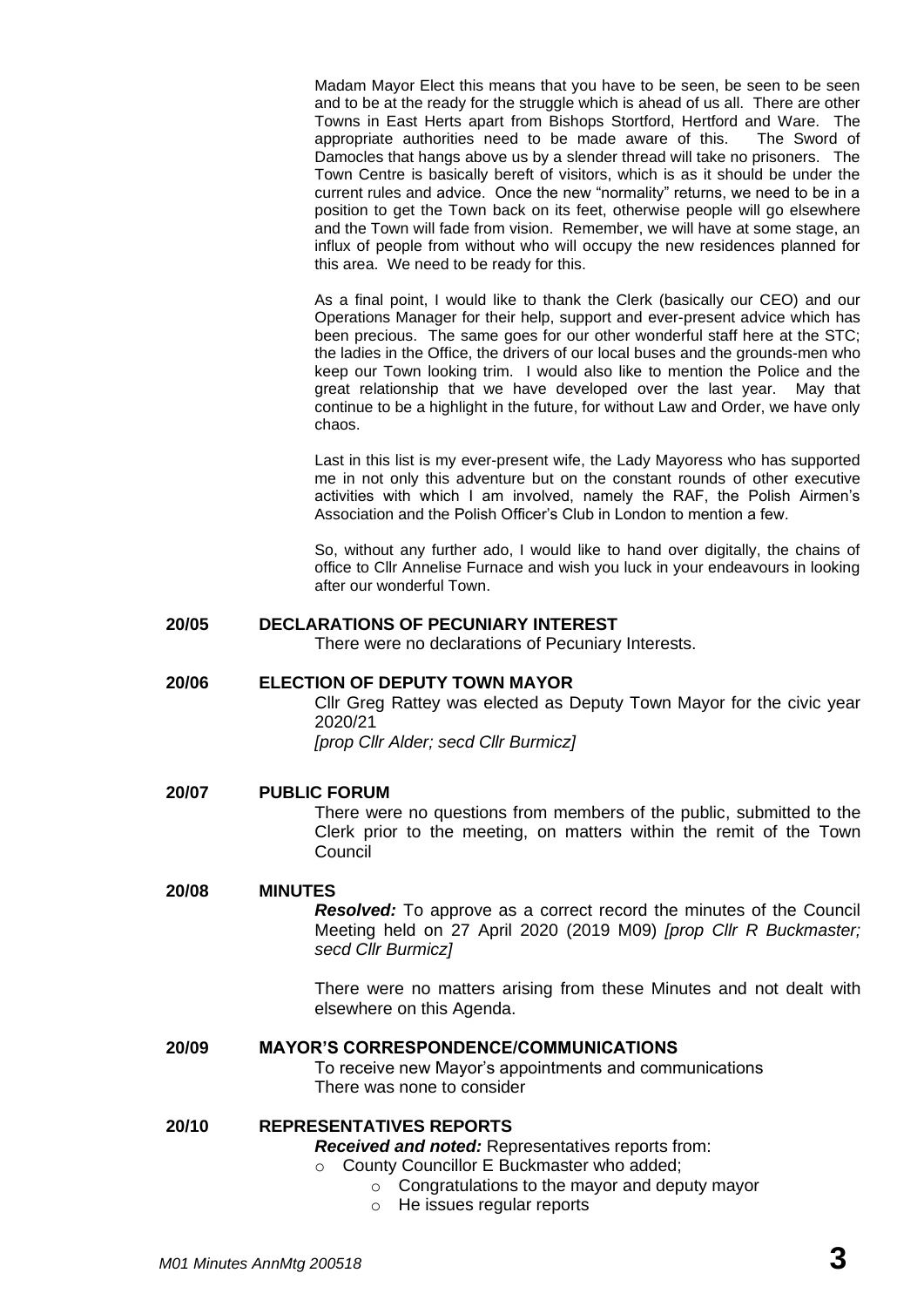- o Extra ED & STAP committee on 26 may
- o Recycling centres are opening
- o 16 towns selected for special highways measures
- o Arranging for street signage for the town
- o District Councillor Cllr R Buckmaster added
	- o Congratulations to the mayor and deputy mayor
	- o Asked about opening of Pishiobury car park

# **20/11 OFFICERS REPORTS**

*Received and noted*: Officers' reports for the month of May 2020

#### **20/12 COMMITTEE STRUCTURE**

*Resolved:* To agree a Committee structure for the year 2020/21 *[structure attached]*

#### **20/13 COMMITTEES**

*Resolved:* To appoint Members to Committees, sub-Committees, Working Parties and Task and Finish Groups for the year 2020/21. *[membership attached]*

#### **20/14 DELEGATION OF AUTHORITY**

*Resolved:* That delegation of authority to the Clerk of the Planning Committee for the time being should not be made, but that Planning Committee meetings should resume via Zoom and members should research application on the EHDC planning portal. *[prop Cllr Alder; secd Cllr R Buckmaster]*

#### **20/15 CHAMPIONS AND REPRESENTATIVES**

*Resolved:* To appoint Members as Champions and Representatives for areas of Council responsibility. *[Champions and representatives for 2020/21 attached]*

#### **20/16 SUBSCRIPTIONS**

*Resolved:* The payment of the Subscriptions for the year 2020/21 *[schedule of subscriptions attached] [prop Cllr Burmicz; secd Cllr R Buckmaster]*

*Resolved:* **To adopt items 20/12; 20/13; 20/15 in toto.** *[prop Cllr Alder; secd Cllr Burmicz]*

#### **20/17 CALENDAR OF MEETINGS**

*Resolved:* To approve the Calendar of Council and Committee meetings for the year to June 2021 *[schedule attached] [prop Cllr Alder; secd Cllr R Buckmaster]*

#### **20/18 STANDING ORDERS**

*Resolved:* To approve the continuation of current Standing Orders *[prop Cllr E Buckmaster; secd Cllr Richards]*

#### **20/19 FINANCIAL REGULATIONS**

*Resolved:* To approve the continuation of current Financial Regulations. *[prop Cllr E Buckmaster; secd Cllr Rattey]*

#### **20/20 DEPOSIT & CONSULTATION DOCUMENTS**

There were no Documents for Noting and Consultation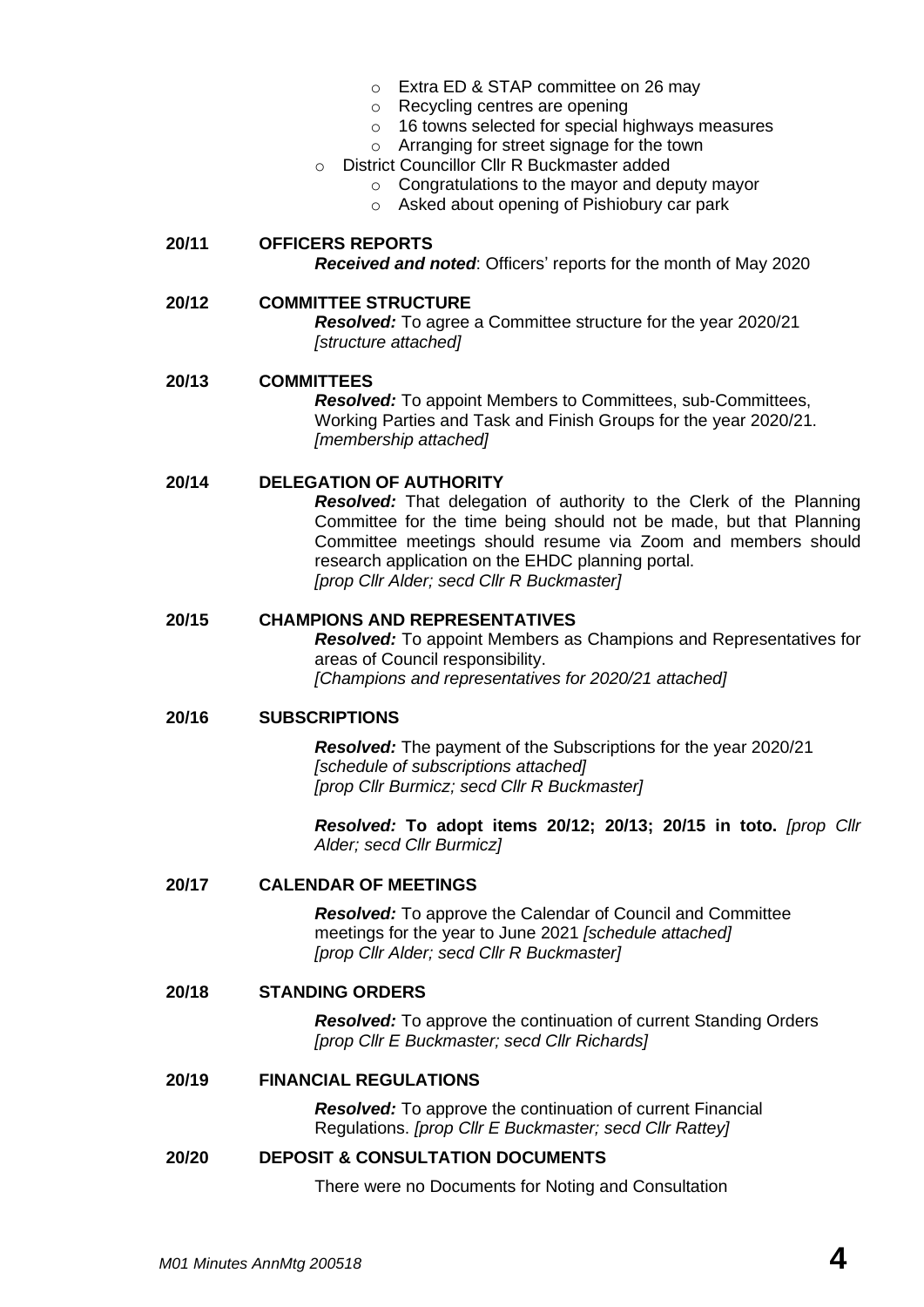#### **20/21 FINANCIAL REPORT**

*Noted:* The current Financial Report

### **20/22 ACCOUNTS FOR PAYMENT**

*Noted and Approved:* Accounts for payment

#### **20/23 ITEMS FOR FUTURE AGENDAS**

There were no items for future agendas

Meeting ended at 17:00